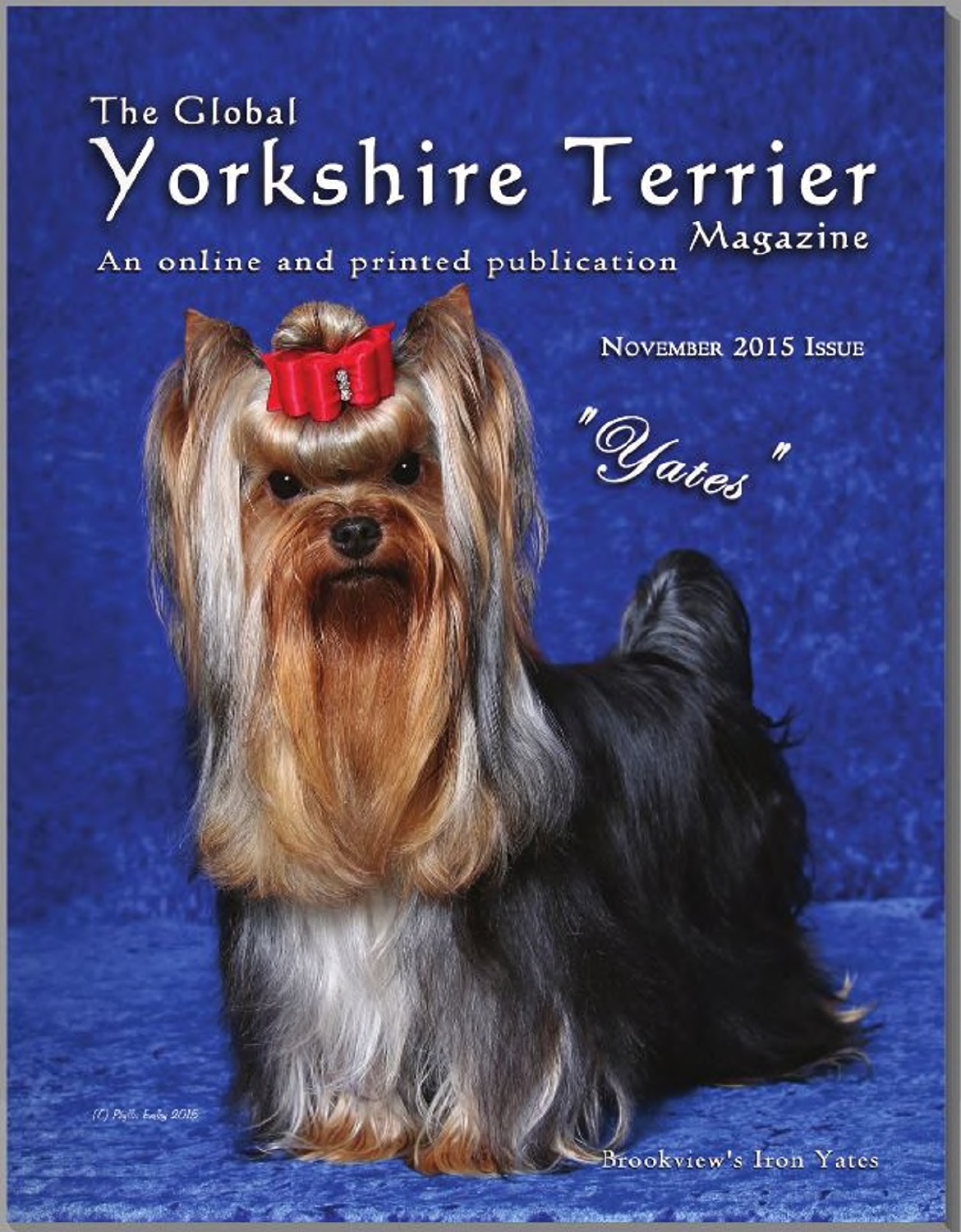

## **America's Top Dog Model®**

Every year, the theme changes. In 2015 "Helping Paws" was the theme and to qualify the dog had to be a Service, Police or Therapy dog.

## **Winner for 2015 is " Yorkie Peachy Girl"**

Peaches is a Purebred Yorkshire Terrier thal spends a lot of her time as a certified Therapy dog. She graduated from the Share *A Pet* organization after close to a year of training.

She loves to visit children of all ages at St\_ Mary's Childrens Hospital in Palm Beach Florida. When her little therapy vest goes on, she knows it's Lime to visit "the kids". Her work is easy, make the staff, the parents, but especially the children SMILE!

Her love for children is more like an obsession so we decided to fulfill her need and volunteer our time each week at the hospital with her.

My Husband and I are both retired and also enjoy having her model for doggie lashion shows, T.V. appearances, charity and dog rescue events. Peaches also enjoys playing with our 4 Grandchildren and is treated like a Princess.

In 2014, Pea<sup>2</sup>es won the World Wide Terrier Photo Contest with an outstanding number of votes, the highest in their history. Her total was 9,8181

This year, 2015 Winning http://www.americastopdogmodel.com/ about-us.htm was truly a magical moment for all of us. We know she's beautiful, talented, caring, sweet, smarL and now we want everyone to share in our joy.

She loves being a Princess and is so photogenic and perfectly posed when the camera appears but her favorite part of each day is playing with her fuzzy toy or relaxing in the Florida sun.

Peaches is such a delight to have and love each day and because of



TGYTM - NOV 2015 - Pg. 52